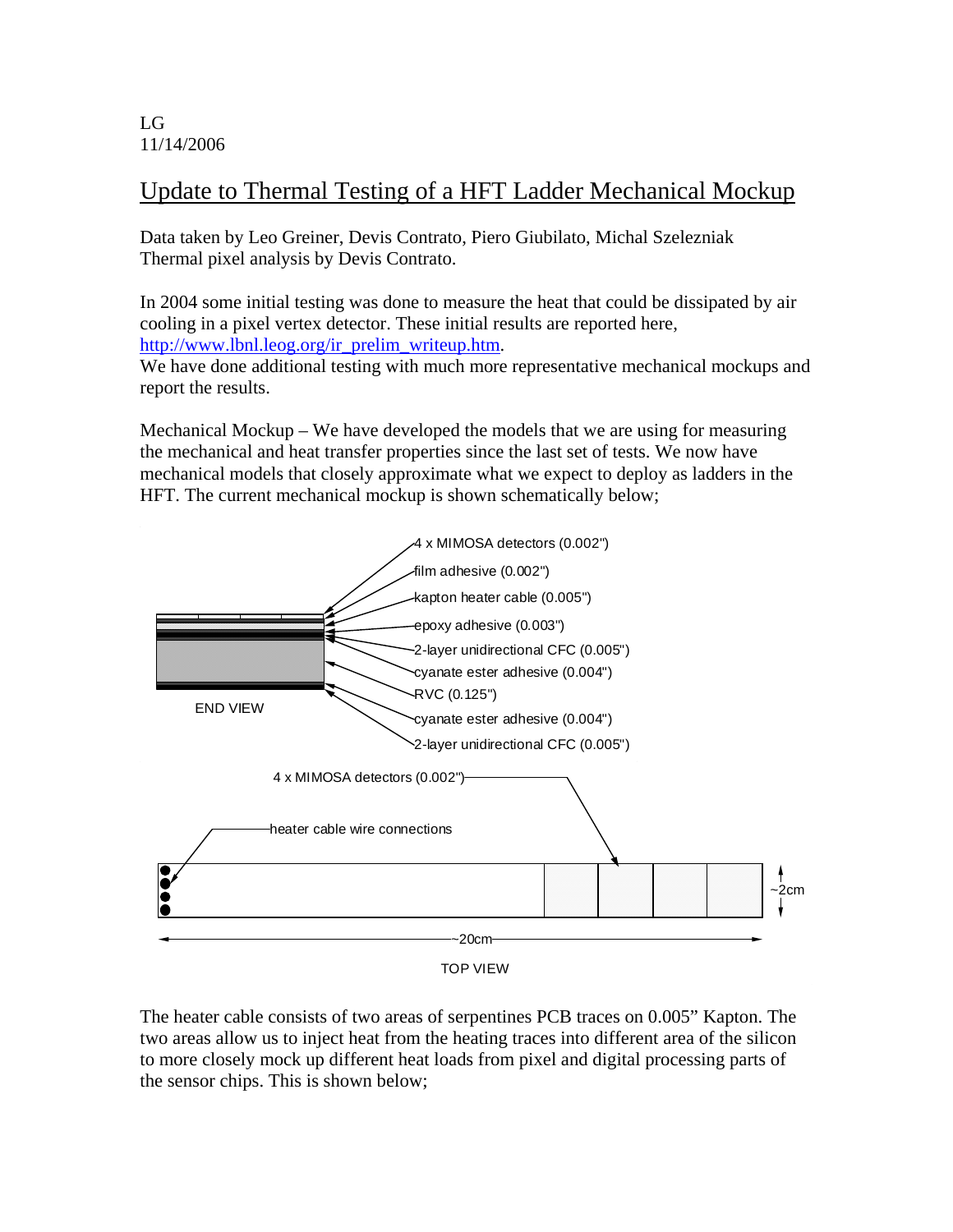As one can see, the upper 75% of the cable is one independent heater trace and the lower 25% of the cable is another.

Test Setup – We used the same basic setup as in the previous test with the exception that the IR camera was a much improved device with a clean firewire connection to a laptop PC. The setup is shown below. We used some shielding around the camera to limit the IR reflections from the surface of the sensors.



We took initial data under the following conditions;

Heater cable – set to 80 mW / cm<sup>2</sup> (for the whole ladder surface) with only the larger area section of the heater cable energized. Fan Speed – 0, 0.65, 1.1, 2.0, 3.5, 4.5, 0 m/s

The following picture key illustrates what is seen in the thermal images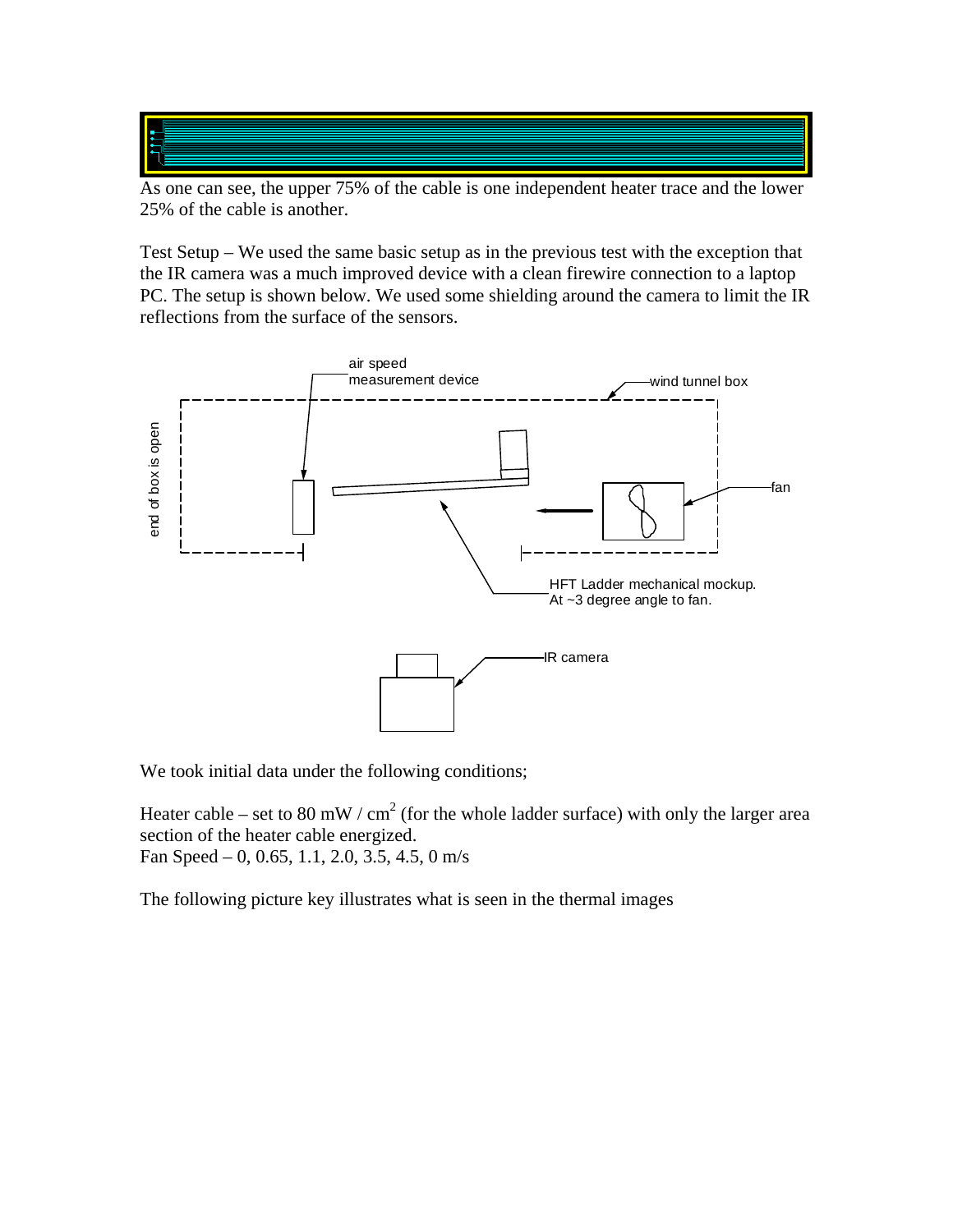

4 x 50 micron sensors

Later images have been cropped to remove the IR reflection and to show only the ladder area.

Thermal image for the various air speeds are shown below. Note the changing temperature/color scale.



The red spot seen above is an IR reflection that is not over the area of the sensors and not used in the calculations,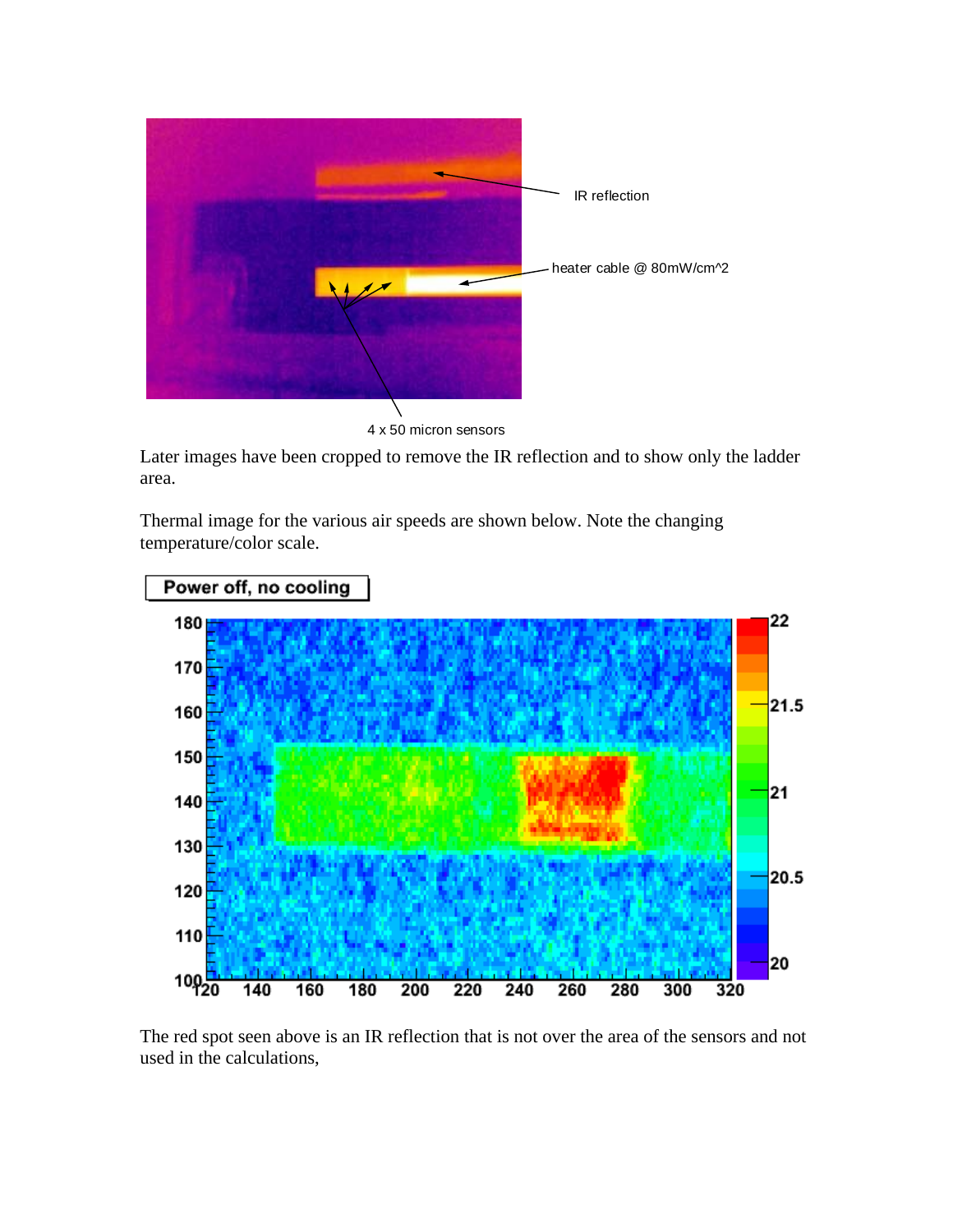



Power on, air cooling 1.1 m/s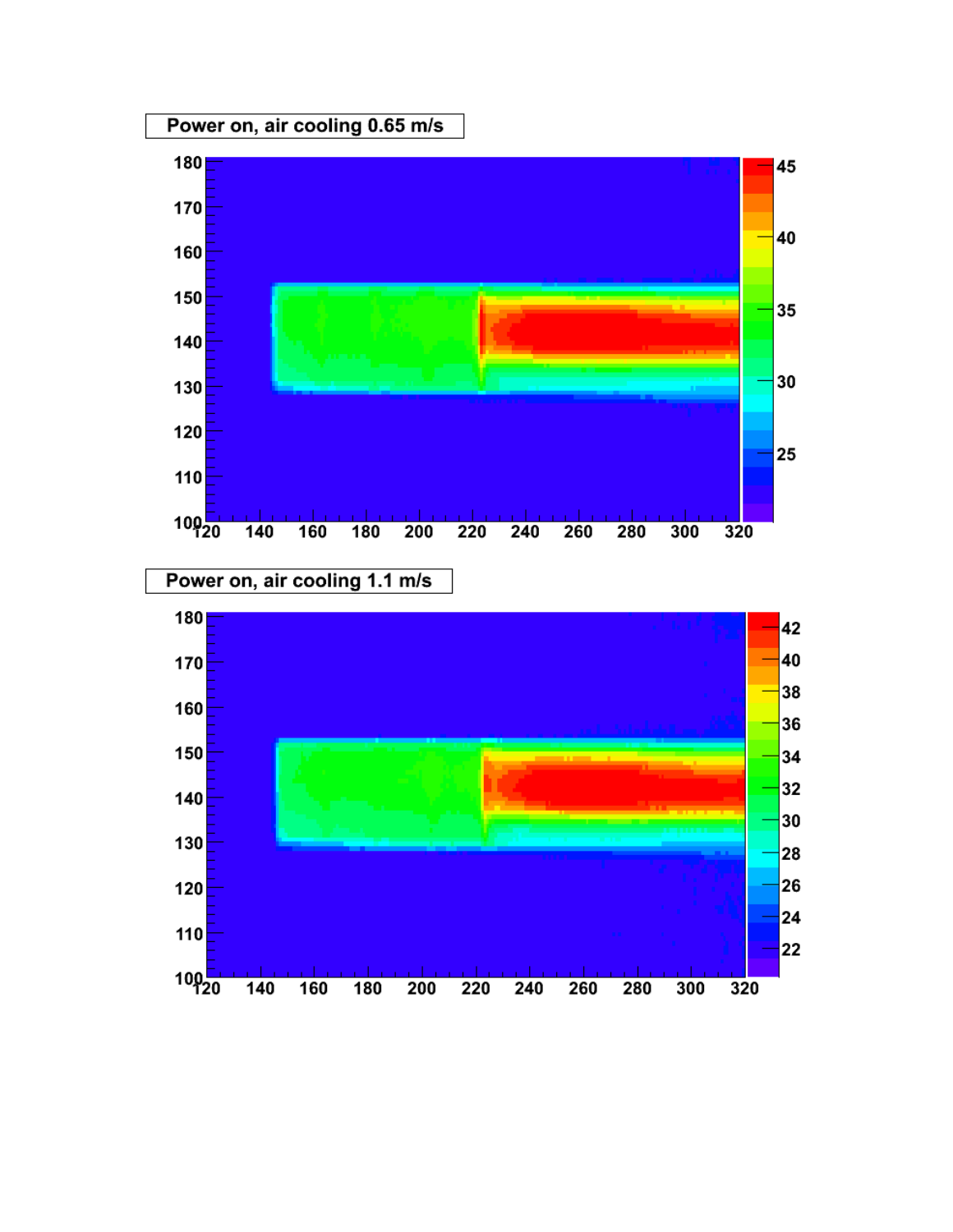



Power on, air cooling 3.5 m/s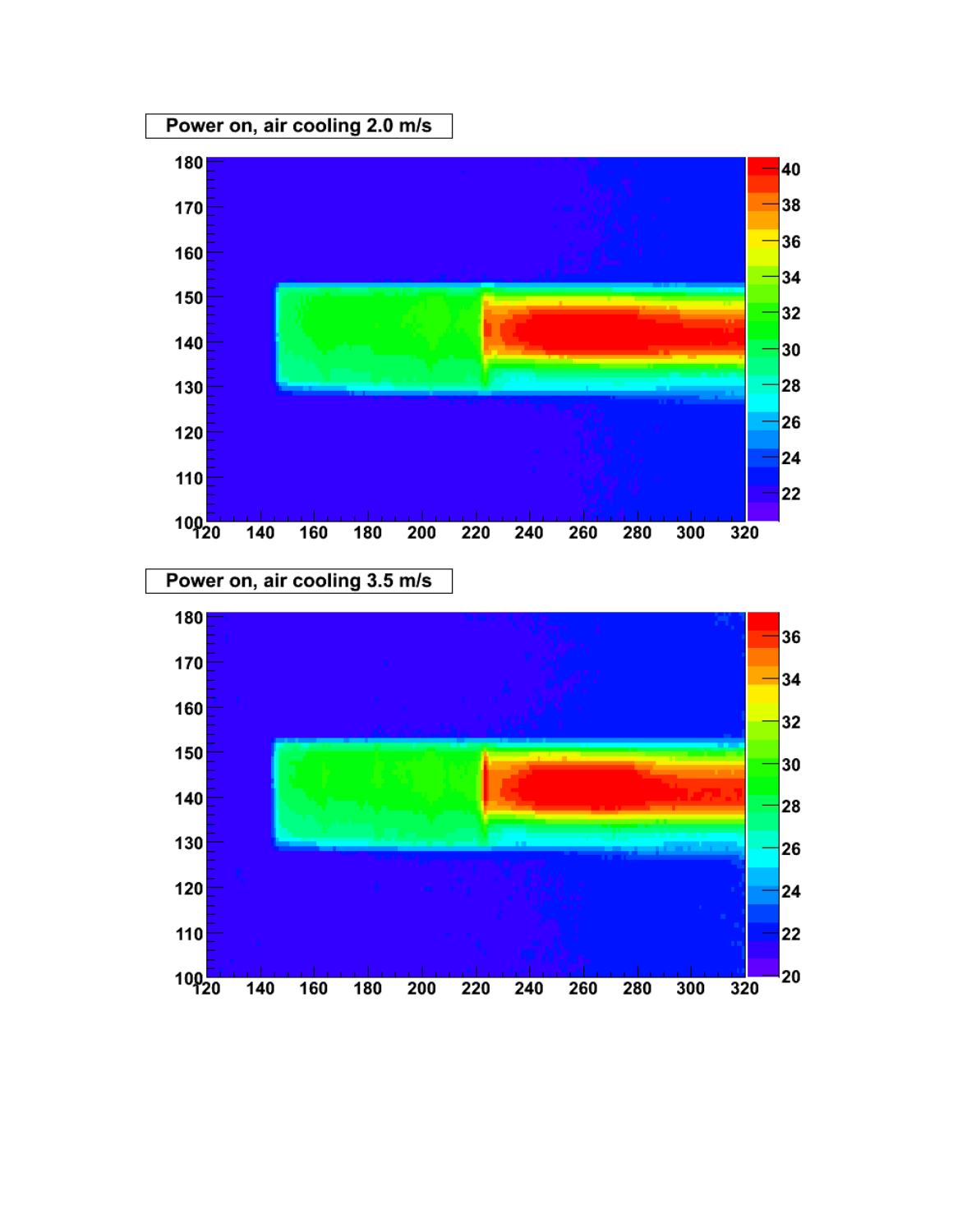

One can see from the above images that the silicon is an excellent heat conductor and despite the uneven heating profile, the silicon temperature remains within  $\sim$  1 degree over the whole surface.

An average temperature was calculated for an area of the sensor in a 5x5 pixel spot on the chip (between 160 and 164 horizontally and between 140 and 144 vertically). The ambient temperature of the structure and surrounding area was measured before and after the test with the airflow and heaters off and found to be 21.06 and 21.34 degrees respectively. The cooling from simple convection was found by turning the airflow off and keeping the heater on at 80 mW/cm<sup>2</sup> (as in all previous cases). The temperature of the silicon in this case was 53 C, thus the cooling provided from the flow of air is quite significant. The data are shown below.

| Data                                         |                    |
|----------------------------------------------|--------------------|
| Airspeed m/s                                 | <b>Temperature</b> |
| off (pre-test)                               | 21.016 C           |
| $0.65 \text{ m/s}$                           | 32.828 C           |
| $1.1 \text{ m/s}$                            | 31.092 C           |
| $2.0 \text{ m/s}$                            | 30.44 C            |
| $3.5 \text{ m/s}$                            | 28.288 C           |
| $4.5 \text{ m/s}$                            | 27.24 C            |
| off (after test)                             | 21.344 C           |
| 0 (larger heater on at $80 \text{mW/cm}^2$ ) | 53 C               |

Data

From the ambient temperature level after, we calculate a temperature rise plotted below.